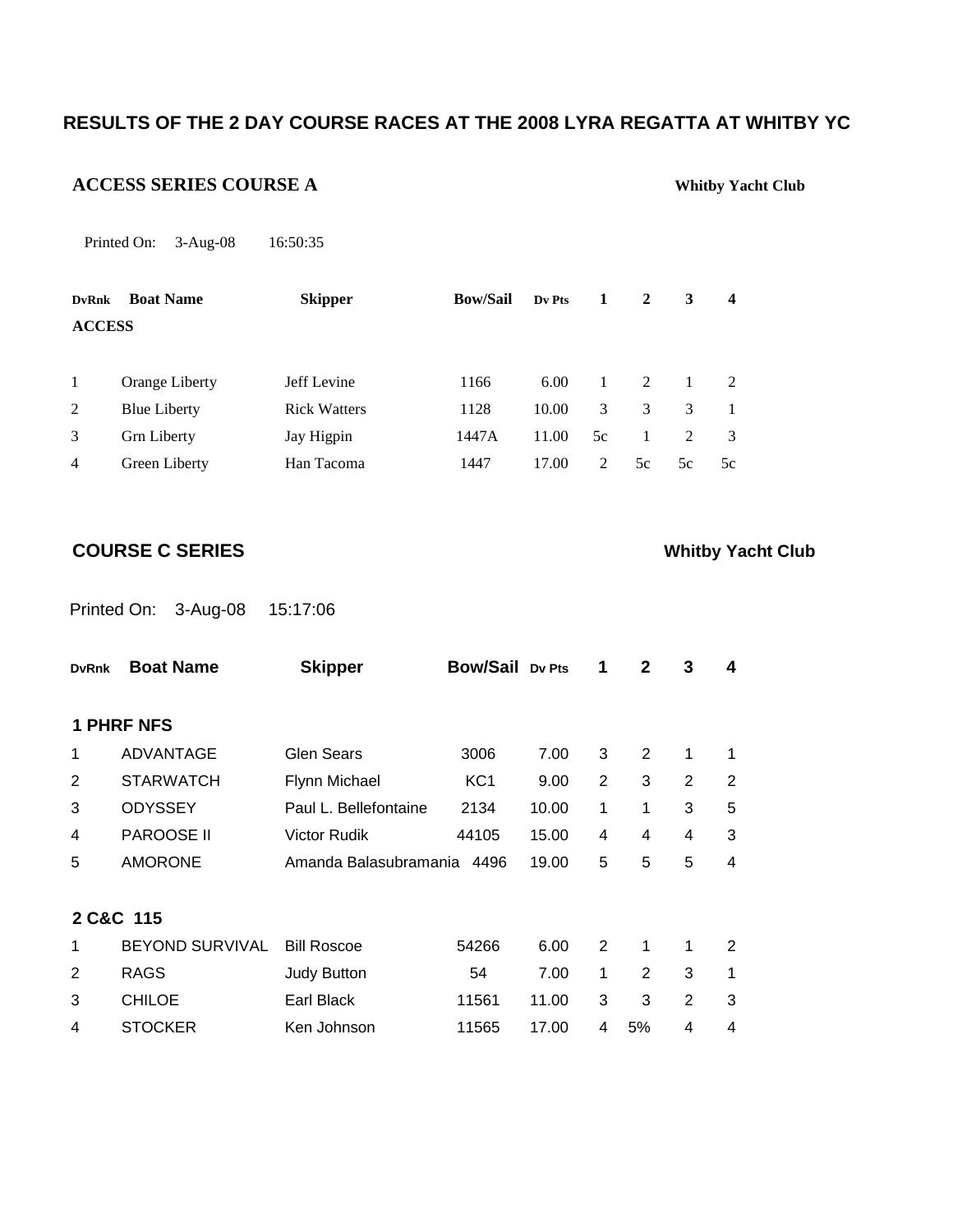### **3 PHRF-FS-A**

| 1              | <b>TIGGER</b>          | John Thompson         | 2531   | 6.00  | 1              | 1              | 1              | 3              |
|----------------|------------------------|-----------------------|--------|-------|----------------|----------------|----------------|----------------|
| 2              | <b>MARGARITAVILLE</b>  | <b>Scott Dinse</b>    | 31383  | 8.00  | $\overline{2}$ | 3              | $\overline{2}$ | $\mathbf{1}$   |
| 3              | <b>CANDILEJAS</b>      | Carl Mactaggart       | 65     | 12.00 | 3              | $\overline{2}$ | 3              | 4              |
| 4              | <b>NICKS CAFE</b>      | P Muise               | 4721   | 17.00 | 4              | 4              | $\overline{7}$ | $\overline{2}$ |
| 5              | FRENZY 11              | John M. Hood          | 44237  | 22.00 | 5              | 5              | 5              | $\overline{7}$ |
| 6              | <b>KESTREL</b>         | <b>Robert Lenters</b> | 30527  | 23.00 | 6              | 6              | 6              | 5              |
| $\overline{7}$ | <b>FANTOME</b>         | Hans-henrich Piersig  | $R-18$ | 26.00 | $\overline{7}$ | 9f             | 4              | 6              |
| 8              | <b>SOUND WAVE</b>      | Fredrick M White      | 63077  | 36.00 | 9s             | <b>9s</b>      | 9c             | 9c             |
|                | 4 BENE 36.7            |                       |        |       |                |                |                |                |
| 1              | <b>FIRST TODAY</b>     | Gary R Tisdale        | 51789  | 8.00  | 1              | $\overline{2}$ | 1              | 4              |
| 2              | <b>TYPE A</b>          | John Fromen           | 52188  | 8.00  | 3              | 1              | 3              | 1              |
| 3              | <b>ZINGARA</b>         | <b>Richard Reid</b>   | 141    | 13.00 | $\overline{2}$ | 3              | $\overline{2}$ | 6              |
| 4              | <b>FAMILYFIRST</b>     | Erik Yeo              | 28489  | 16.00 | 4              | 6              | 4              | $\overline{2}$ |
| 5              | <b>OBSESSION</b>       | Norman Stessing       | 52283  | 19.00 | 6              | 5              | 5              | 3              |
| 6              | <b>SEAWEED</b>         | Don Finkle            | 52397  | 20.00 | 5              | 4              | 6              | 5              |
| 7              | <b>NEPTUNES CAR</b>    | <b>Brian Rutter</b>   | 184    | 30.00 | $\overline{7}$ | 8              | 7              | 8              |
| 8              | <b>NIGHT OWL</b>       | <b>Rick Lohr</b>      | 25476  | 32.00 | 8              | 7              | 8              | 9              |
| 9              | <b>TANGO</b>           | <b>Pierre Savard</b>  | 156    | 34.00 | 9              | 9              | 9              | $\overline{7}$ |
|                | 5 PHRF-FS-B            |                       |        |       |                |                |                |                |
| 1              | <b>MULLET</b>          | C.Henry/ K.Werner     | 51405  | 4.00  | 1              | 1              | $\mathbf{1}$   | 1              |
| $\overline{c}$ | <b>ROAD TRIP!</b>      | <b>Cameron Smith</b>  | 50506  | 9.00  | 2              | $\overline{2}$ | $\overline{2}$ | 3              |
| 3              | PRESS GANG             | <b>Chris Medland</b>  | 1957   | 17.00 | 6              | 6              | 3              | $\overline{2}$ |
| 4              | <b>FUTURES</b>         | John Reinhold         | 51444  | 17.00 | 3              | 3              | $\overline{7}$ | 4              |
| 5              | OUT OF THE BLUE        | John G. Jr Doyle      | 51776  | 18.00 | 5              | 4              | 4              | 5              |
| 6              | KAMIKAZE               | Jody Pepper           | 41849  | 20.00 | 4              | 5              | 5              | 6              |
| 7              | <b>MANITOU EXPRESS</b> | Kenneth Cort          | 41448  | 28.00 | 7              | 7              | 6              | 8              |
| 8              | <b>CAT NAP</b>         | Phil Calnan           | 38     | 31.00 | 8              | 8              | 8              | 7              |
| 9              | <b>RAISON D ETRE</b>   | David Mackinnon       | 42310  | 40.00 | 9              | 9              | 11c            | 11c            |
| 10             | COURE DI LEONE         | Geoff Martin          | 32710  | 44.00 | 11s            | 11s            | 11c            | 11c            |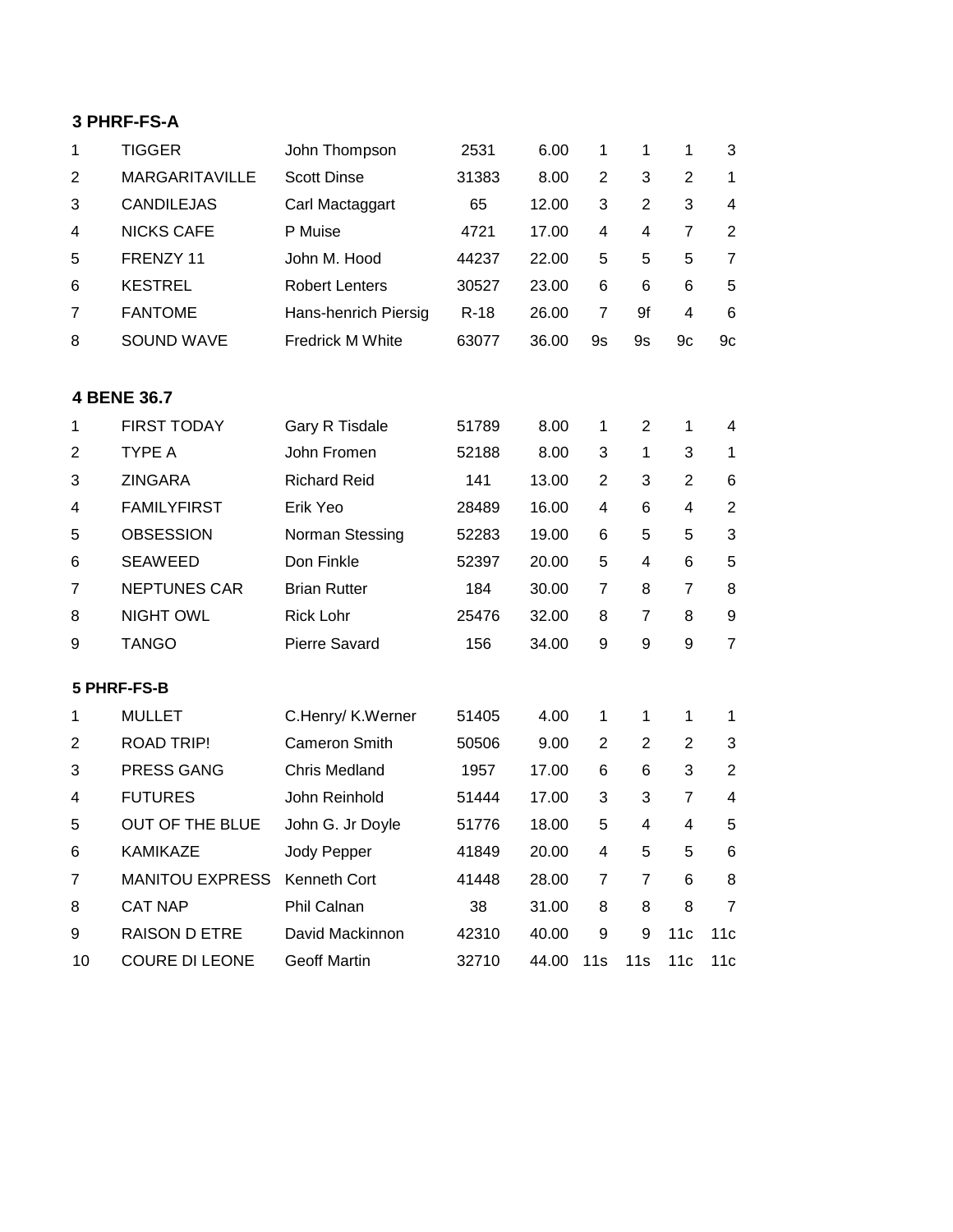# **COURSE D SERIES WHITBY YACHT CLUB**

Printed On: 4-Aug-08 19:36:12

| <b>DvRnk</b>   | <b>Boat Name</b>                  | <b>Skipper</b>          | <b>Bow/Sail Dv Pts</b> |       | 1              | $\mathbf{2}$   | 3               | 4               | 5               | 6               |
|----------------|-----------------------------------|-------------------------|------------------------|-------|----------------|----------------|-----------------|-----------------|-----------------|-----------------|
|                | <b>1 THUNDERBIRD</b>              |                         |                        |       |                |                |                 |                 |                 |                 |
| 1              | <b>FULL ON</b>                    | <b>Andrew Robertson</b> | 1251                   | 6.00  | 1              | 1              | 1               | (2)             | 1               | 2               |
| $\overline{2}$ | <b>LOONEY TUNES</b>               | <b>Wendy Loat</b>       | 394                    | 10.00 | (6)            | 3              | $\overline{2}$  | 1               | 3               | 1               |
| 3              | <b>THAT DAMN THANG Diane Reid</b> |                         | 647                    | 15.00 | 3              | $\overline{2}$ | 3               | (5)             | 4               | 3               |
| 4              | <b>STRANGE DEVICE</b>             | <b>Margaret Cowton</b>  | 1240                   | 18.00 | $\overline{2}$ | (6)            | 6               | 4               | $\overline{2}$  | $\overline{4}$  |
| 5              | <b>DESPERADO</b>                  | Joe Konecny             | 1071                   | 21.00 | 4              | 5              | 4               | 3               | 5               | (7)             |
| 6              | <b>ROCK IT</b>                    | <b>John Morris</b>      | 1228                   | 32.00 | 5              | 4              | 5               | (9c)            | 9c              | 9c              |
| $\overline{7}$ | <b>MOCKINGBIRD</b>                | <b>Jim Stewart</b>      | 1121                   | 32.00 | (8)            | 8              | 7               | 6               | 6               | 5               |
| 8              | <b>FLY BUOY</b>                   | <b>Brian McCuaig</b>    | 1120                   | 35.00 | $\overline{7}$ | $\overline{7}$ |                 | 8(10q)          | $\overline{7}$  | 6               |
|                |                                   |                         |                        |       |                |                |                 |                 |                 |                 |
|                | 2 PHRF-FS-C                       |                         |                        |       |                |                |                 |                 |                 |                 |
| 1              | <b>WINDABAGO</b>                  | <b>Steve Gurr</b>       | 1044                   | 6.00  | 2              | (3)            | 1               | 1               | 1               | 1               |
| 2              | <b>SNAP SHOT</b>                  | George Poulias          | 406                    | 8.00  | 1              | $\mathbf{1}$   | (5)             | 2               | $\overline{2}$  | $\overline{2}$  |
| 3              | <b>PROXIMITY</b>                  | Jamie Maccorkindale     | 58                     | 14.00 | 3              |                | 2(10s)          | 3               | 3               | 3               |
| 4              | <b>CLOUD NINE</b>                 | <b>Bryce Mackinnon</b>  | 34449                  | 21.00 | 5              | 6              | $\overline{2}$  | 4               | (7)             | 4               |
| 5              | <b>OBSESSED</b>                   | Liz Irish               | 2626                   | 26.00 | $\overline{7}$ | $\overline{4}$ | 3               | (8)             | 5               | $\overline{7}$  |
| 6              | <b>BLACK PEARL</b>                | <b>Eriks Kalvins</b>    | 4136                   |       | 27.00 (10s)    | 5              | $\overline{4}$  | 6               | 6               | 6               |
| $\overline{7}$ | <b>GRUNTLED</b>                   | <b>Ross Lister</b>      | 473                    | 28.00 | 4 (10f)        |                | 10 <sub>s</sub> | 5               | 4               | 5               |
| 8              | <b>BANANAS</b>                    | Jim Sadler              | 54001                  | 34.00 | 6              | $\overline{7}$ | 6               | 7               | 8               | (10f)           |
| 9              | <b>IROQUOIS</b>                   | James Maingot           | 141                    | 50.00 | $(10s)$ 10s    |                | 10 <sub>s</sub> | 10 <sub>c</sub> | 10 <sub>c</sub> | 10 <sub>c</sub> |

## **LEGEND**

| $( ) =$ Thrown out            | $c = DNC$ |
|-------------------------------|-----------|
| $a = average$                 | $s = DNS$ |
| $%$ = Percent Penalty         | $f = DNF$ |
| $q = DSQ, OCS, RAF$ $t = TLE$ |           |
| $DNA = Not$ Qualified         | $b = BFD$ |